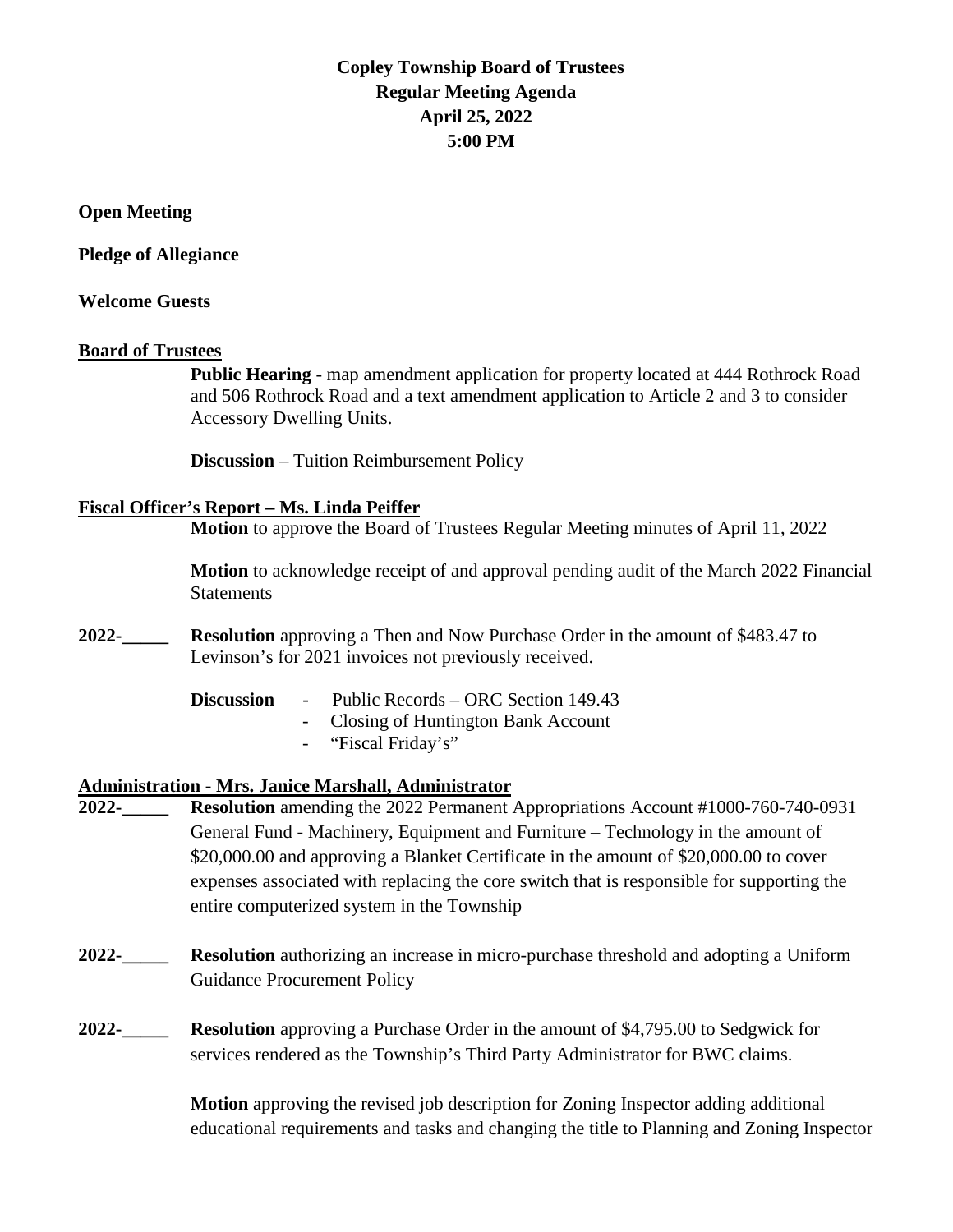**Motion** granting permission to amend the Township Policy Manual, Section 506 Benefit Equalization addressing the calculation of hours worked on holidays for the purpose of Part-time Fire incentive payments.

**Motion** granting permission to post an amendment to the Township Policy Manual, Section #504 – Sick Leave Policy regarding Sick Leave buyout at termination of employment.

**Discussion** – New York Life offering

# **Fire Department - Chief Chris Bower**

**Motion** granting permission to post a revised Job Description for Part-time Firefighter amending the License or Certification requirements

## **Police Department – Chief Michael Mier**

**No requests**

## **Service Department – Mr. Greg Tracy, Service Director**

**Motion** granting permission to remove Shane Pastercheck from probationary status after successful completion of one year of service

**Discussion** – Swan Lake Dam/Road Bond

**Cemetery Deed** – Buza Family

## **Community & Economic Development – Mr. Loudan Klein, Director**

**2022-\_\_\_\_\_ Resolution** approving a Blanket Certificate in the amount of \$2,500 to cover expenses associated with the Taste of Copley event scheduled for May 7, 2022

> **Motion** granting permission to enter into a Purchase Agreement with the Copley Community Improvement Corporation for the sale of property located at 1853 Copley Road.

> **Motion** granting permission to enter into a Purchase Agreement with the Copley Community Improvement Corporation for the sale of property located at 2811 Copley Road

**Motion** granting permission to enter into a Sidewalk Maintenance Agreement with Summit County

**Discussion** regarding Copley Tree Commission and Copley Tree Fund

**Update –** Capital Projects

**Executive Session –** Employment of personnel in the Community and Economic Development Department and to consider confidential information related to negotiations with other political subdivisions respecting requests for economic development assistance

## **Old Business**

## **New Business**